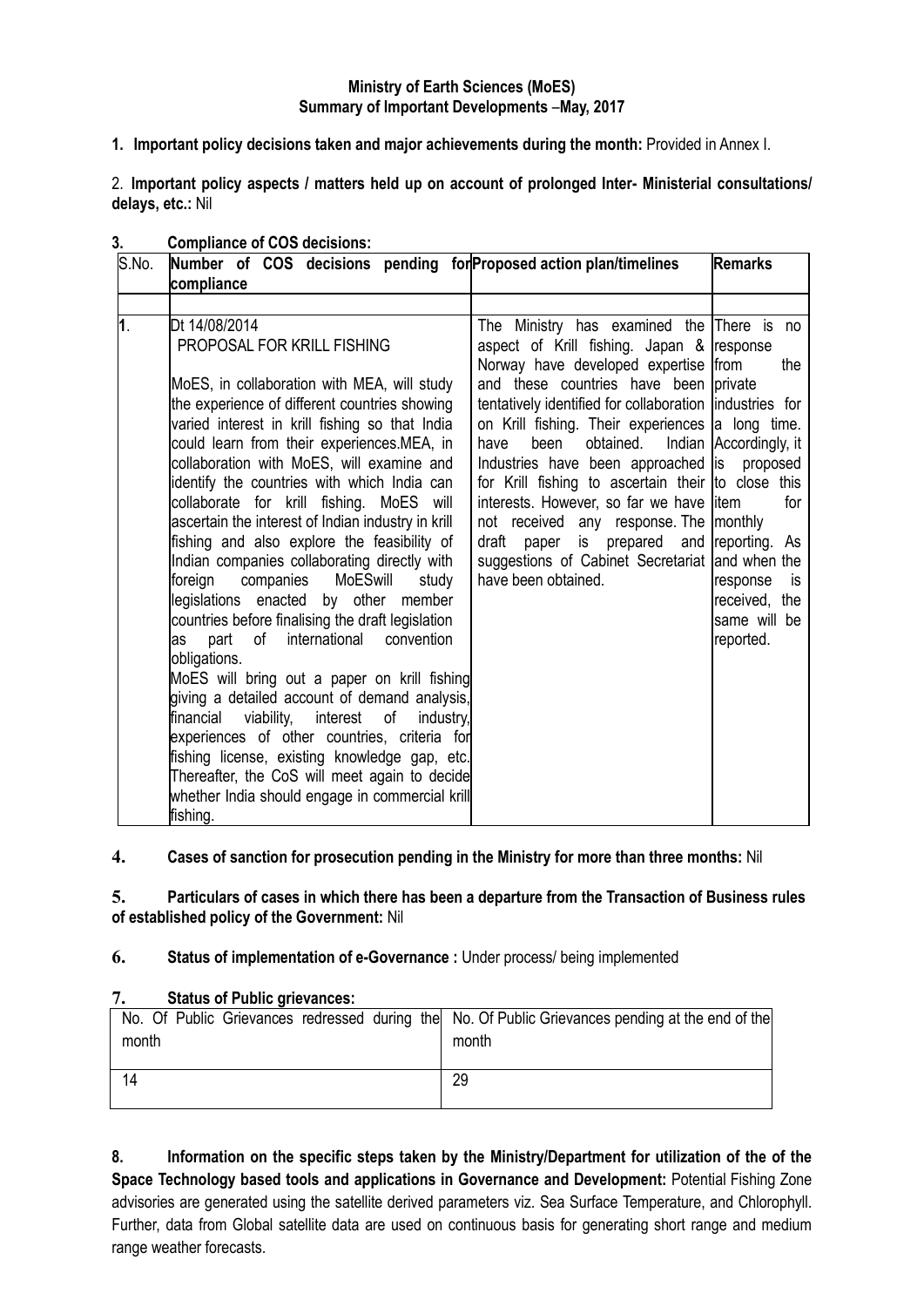9. (i)**Confirmation that the incumbency details of all posts in the Ministry/Department and its organizations falling under the purview of the ACC have been updated on AVMS**: It is confirmed that the incumbency details of all the posts in the Ministry/Department and its organizations falling under the purview of the ACC have been updated on AVMS and are placed at Annex-II.

(ii)**Status regarding compliance of the directions of ACC**: It is also confirmed that the directions of ACC are complied with.

(iii)**Status of cases where recommendations from PESB have been received but he proposals are yet to be submitted to the ACC Secretariat** : NIL

### \*\*\*\*\*\*\* **Annex-I**

### **Important policy decision taken and major achievements:**

An integrated early warning System of Air Quality and Weather Forecasting And Research(SAFAR) was dedicated to the nation by Dr Harsh Vardhan, Hon"ble Union Minister Science and Technology and Earth Sciences along with several State Ministers and dignitaries on 12<sup>th</sup> May 2017 in Ahmedabad. With the advent of SAFAR, a new health action plan "Ahmedabad- AIR (Air Information and Response)" was launched with a lead from Ahmedabad Municipal Corporation and other research organizations which will connect SAFAR products with health related mitigation options.

A project for Commissioning of Polarimetric Doppler Weather Radar at a total cost of Rs. 99.20 crore was approved for implementation during 2017-20.

Monsoon reached Kerala exactly on 30<sup>th</sup> May, 2017 as per the forecast issued on 16 May 2017 without any error. Rainfall forecast for Sri Lanka was provided on daily basis to Prime Minister's Office during the period 28 May -04 June 2017.

National Centre for Medium Range Weather Forecasting(NCMRWF) under Ministry of Earth Sciences has started generating snow forecasts from NCUM global model for Himalayan region.

The cloud physics laboratory was re-established in Braemore, Thiruvananthapuram on 12 May, 2017. The instruments installed at the site include Micro rain radar, Disdrometer, Ceilometer and a weather station.

### **Minimum Government, Maximum Governance:**

Agromet Advisories are being communicated to 214 lakh farmers of the country through mobile SMS.

Adverse weather SMS warning are being sent through mobiles to State Govt. officials / Disaster related officials /Central Govt. Organization/Common men.

Daily forecast along with warning and city forecast for many cities are disseminated through email to all users including state authorities, electronic and print media.

| Observation Type                                   | Target | Commissioned up to May, 2017 | Data reporting |
|----------------------------------------------------|--------|------------------------------|----------------|
| Weather<br>Automatic<br>Station (AWS)              | 675    | 682                          | 368            |
| Rain<br>Automatic<br>Gauge(ARG)                    | 1350   | 1350                         | 548            |
| <b>GPS Sonde</b>                                   | 10     | 43                           | 43             |
| Doppler<br>Weather<br>Radar(DWR)                   | 23     | 20                           | 19             |
| Ozone                                              | 17     | 15                           | 5              |
| Black Carbon Monitoring<br>Systems (Aethalometer)  | 16     | 16                           | 16             |
| Other Rain<br>Gauges<br>excluding ARG and AWS<br>@ | ٠      |                              | 2384           |
| Aviation                                           | --     | 73                           | 73             |

#### *Atmospheric Observation Systems Network*

@ Data received from various agencies viz. Air Force, Railways, Central Water Commission, State Agriculture, State Irrigation and India Meteorological Department (IMD)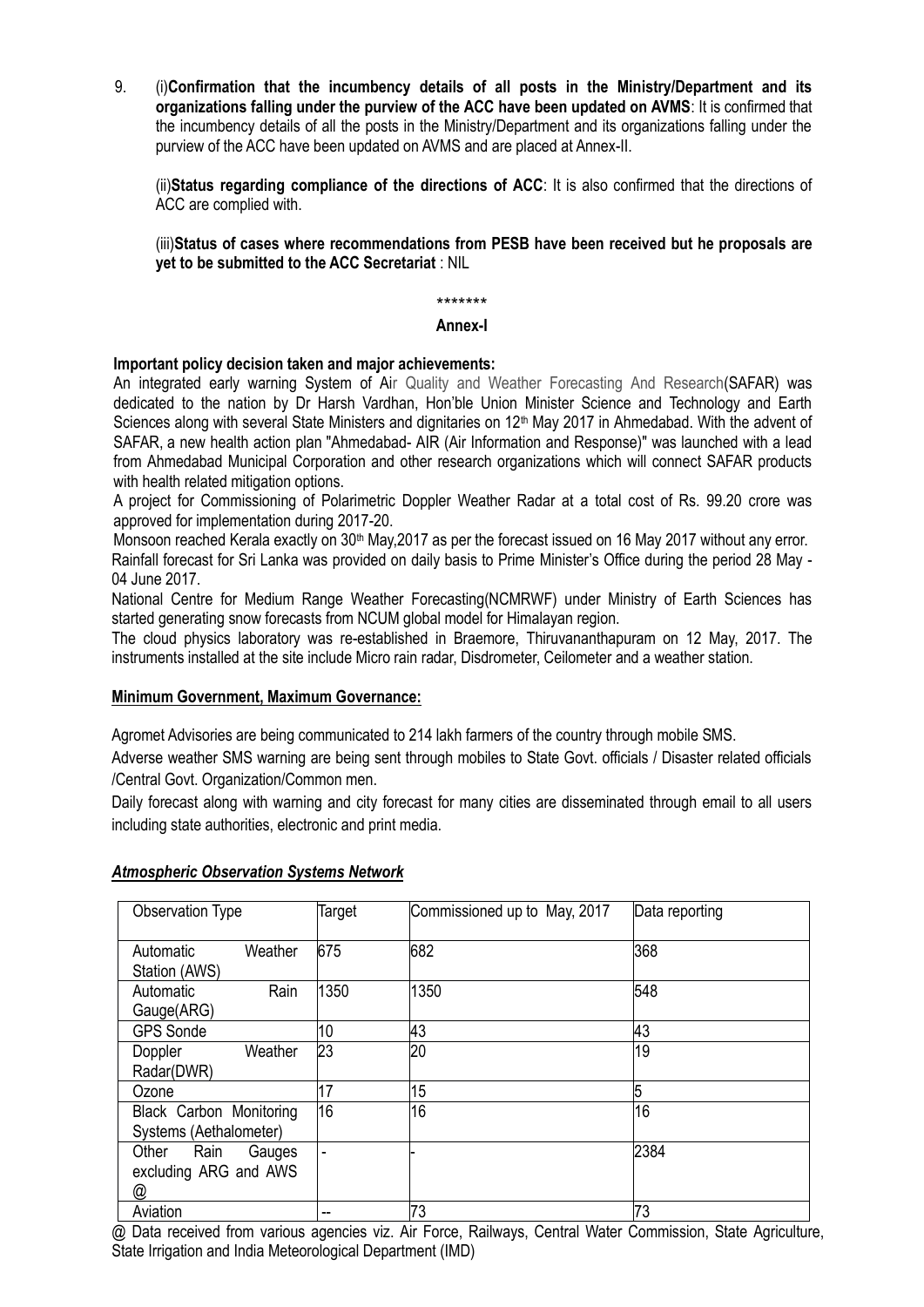# **Atmospheric Processes, Modeling and Services**

### **Monthly Weather Summary (May, 2017)**

**Cyclonic Storm "Mora" over Bay of Bengal (28-31 May 2017):** A depression (D) was developed over southeast and adjoining eastcentral Bay of Bengal (BOB) in the early morning of  $28<sup>th</sup>$  May, 2017. Moving northeastwards, it intensified into a deep depression (DD) in the afternoon and into a cyclonic storm (CS) "MORA" over eastcentral BOB in the late evening of 28<sup>th</sup>. Moving north-northeastwards, it further intensified into a severe cyclonic storm (SCS) in the evening of  $29<sup>th</sup>$ . The system reached its peak intensity in the early hours of  $30<sup>th</sup>$ . It continued to move nearly north-northeastwards and crossed Bangladesh coast close to south of Chittagong in the forenoon (between 0930 and 1030 hrs IST) of 30<sup>th</sup>. After landfall, the system weakened into a CS in the afternoon of 30<sup>th</sup>, into a DD in the evening and D in the same night. It further weakened into a well marked low pressure area over Nagaland and neighbourhood in the early morning of 31<sup>st</sup>, into a low pressure area in the forenoon and became less marked in the same afternoon. The weather forecasts in this regard were provided periodically.

**Western Disturbance & Thunderstorm:** Six (6) active western disturbance passed across western Himalayan region and Rajasthan during 3–6, 7–10, 10–18, 14–19 and 22–26 May 2017. These western disturbances caused isolated to fairly widespread rainfall activity over western Himalayan region and isolated activity over adjoining plains of northwest India. Thunderstorm with squall / gusty winds was also observed at one or two places over northwest & eastern India on one or two days. Fairly widespread to widespread rain/ thundershower activity was observed over Kerala during last week of the month.

| S. No. | Region                 | <b>TS Days</b> | Maximum TS<br>Activity on | Hail/squall                      |
|--------|------------------------|----------------|---------------------------|----------------------------------|
| 1.     | South Peninsular India | 28             | 10-05-2017                | Thundersquall: 08 Hailstorm: Nil |
| 2.     | Northwest India        | 28             | 29-05-2017                | Thundersquall: 04 Hailstorm: 09  |
| 3.     | Northeast India        | 29             | 05-05-2017                | Thundersquall: 03 Hailstorm: 03  |
| 4.     | East India             | 30             | 01-05-2017                | Thundersquall: 19 Hailstorm: 04  |
| 5.     | Central India          | 26             | 27-05-2017                | Thundersquall: 01 Hailstorm: Nil |
| 6.     | West India             |                |                           |                                  |

Thundersquall (TS) & Hailstorm activity during the month :

\*These events were forecasted in advance and Nowcast Guidance Bulletins along with FDP Storm Bulletins issued in connection with these convective phenomena on daily basis.

### **Rainfall in May, 2017**

Rainfall during the month of May, 2017 was large excess in 8, excess in 5, normal in 6, deficient/ large deficient in 14 and no rain in 3 of 36 meteorological sub- divisions. The rainfall for the country as a whole for the month has been recorded as 28.4mm (-8%) against the normal rainfall for the month as 30.9 mm.

**Heavy Rainfall Verification for the month:** Total No. of Heavy Rainfall events: 39, Very Heavy Rainfall events:11

| Days $\rightarrow$ | Day 1 | Day 2 | Day 3 |
|--------------------|-------|-------|-------|
| Percentage correct | 0.83  | 0.84  | 0.83  |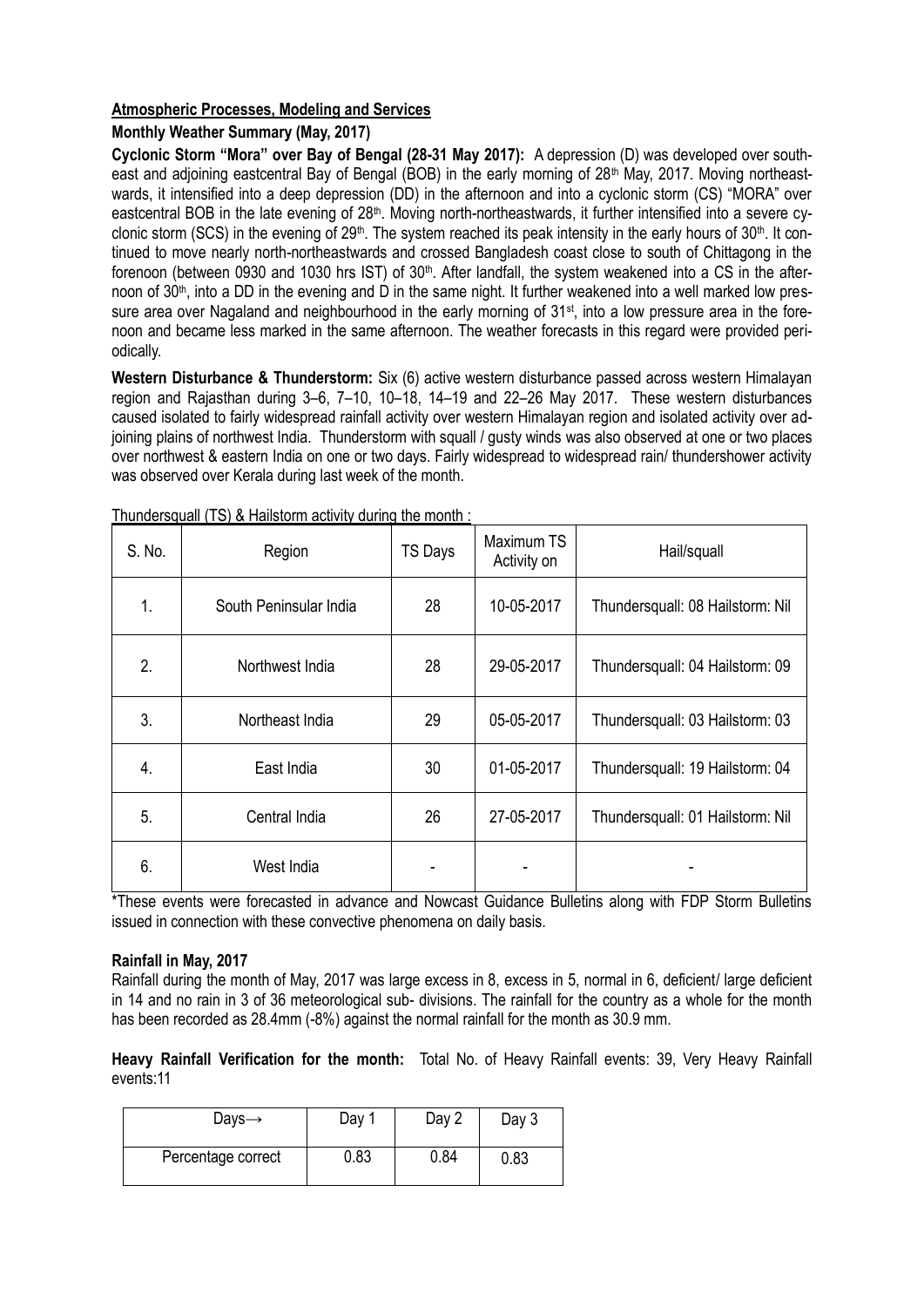**Heat Wave :** Heat wave conditions prevailed at a few places over Marathawada, Vidarbha, Telangana and coastal Andhra Pradesh on many days during 15 to 22 May, 2017. Heat wave at a few places prevailed over Odisha and Jharkhand on some days and over Uttar Pradesh, Haryana, Chandigarh & Delhi on one or two days of the month. Heat wave warnings skill (% correct) during May 2017 is as follows:

| Days $\rightarrow$ | Day  | Day 2 | Day 3 |
|--------------------|------|-------|-------|
| Percentage correct | 0.92 | 0.95  | 0.97  |

Daily All India Weather Summary and Weekly Weather Reports are being brought out on routine basis. Climate Diagnostics Bulletin of India were brought out for March 2017. ENSO bulletin for South Asia for the month of May 2017 were issued.

### **Atmospheric Research**

A Rapid scan of INSAT-3DR jointly planned by India Meteorological Department (IMD) & International Space Research Park (ISRP) at the John F. Kennedy Space Center, Florida, USA was executed for the first time on 15th May 2017 for the study of thunderstorm and rainfall activities over North-eastern states.

Special forecast products based on NCMRWF models were provided for SHAR region during the launch of the "South Asia Satellite" or GSAT-09 on 5th May 2017.

The experimental real-time extended range prediction based on  $24<sup>th</sup>$  May 2017 initial condition has been made available at [http://www.tropmet.res.in/erpas/.](http://www.tropmet.res.in/erpas/) Rainfall, Maximum & Minimum temperatures, MJO forecast, soil moisture (0-10cm), Relative humidity and cyclogenesis predictions are also available at the same link. This forecast has been prepared using CFS (T126 & T382) and GFS(T126 & T382). After successful experimental real time forecast, the global short range ensemble forecast system at resolution T574 with 21 members is operationally implemented on 7 May 2017.

### **Geoscience Research**

### **Seismological Observational Network**

| Observation Type    | Target for XII Plan | Commissioned so far | Data reporting during the month |
|---------------------|---------------------|---------------------|---------------------------------|
| Seismic stations    | 130                 | 199                 | 58                              |
| <b>GPS</b> stations | 40                  | 28                  |                                 |

### **Earthquake and Tsunami monitoring**

Earthquake: 29 earthquakes were monitored in the Indian region out of which 4 events were greater than magnitude (M) of 5.0.

Tsunami**:** 2 major seabed earthquakes(M> 6) with a potential to generate tsunami were monitored. This information was provided within 12 minutes of occurrence in respect of both the events.

### **Ocean Observation System**

| Type of Platform                        | Target | Commissioned till | Data received during |
|-----------------------------------------|--------|-------------------|----------------------|
|                                         |        | May, 2017         | May, 2017            |
| Argo Floats <sup>^</sup>                | 200    | 288               | 134                  |
| Drifters*                               | 150    | 103               |                      |
| <b>Moored Buoys</b>                     | 16     | 19                | 14                   |
| <b>Tide Gauges</b>                      | 36     | 33                | 27                   |
| High Frequency(HF) Radars               | 10     | 10                |                      |
| <b>Current Meter Array</b>              | 10     |                   |                      |
| Acoustic Doppler Current Profiler(ADCP) | 20     | 21                | 18                   |
| <b>Tsunami Buoys</b>                    |        | 9                 |                      |
| <b>Wave Rider Buoy</b>                  | 16     | 16                | 15                   |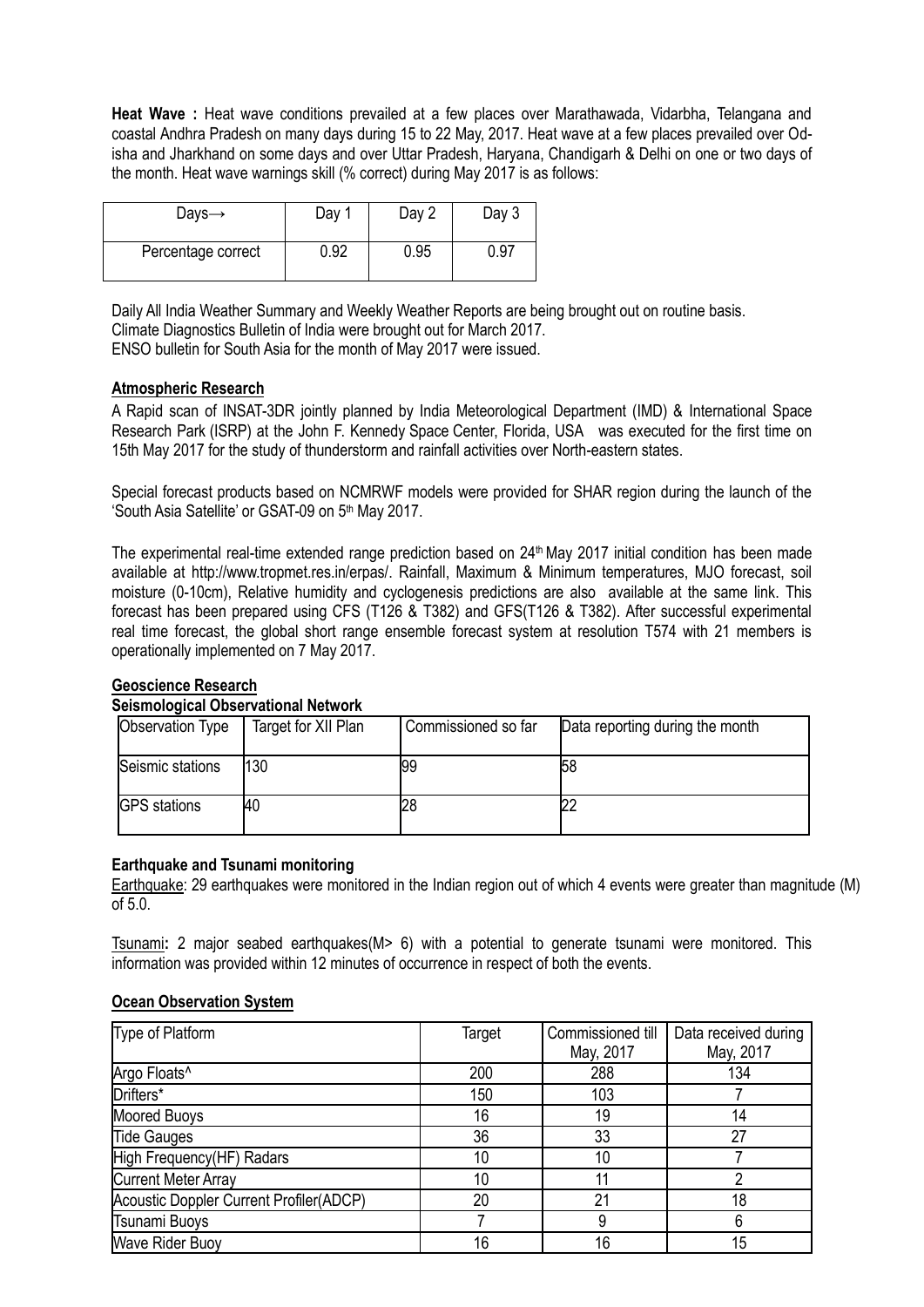\*The remaining floats/drifters have completed their life time and as such no data can be received from them.

| <b>No</b>        | Types of forecasts                                      | No. of advisories issued<br>during the month |
|------------------|---------------------------------------------------------|----------------------------------------------|
|                  | Integrated Potential Fishing Zone (PFZ) advisories (Sea | 30                                           |
|                  | Surface Temperature(SST), Chlorophyll., wind)           |                                              |
|                  | <b>Tuna Fishing Advisories</b>                          | 15                                           |
| $\overline{2}$   | Ocean State Forecast(OSF)-Wave, Wind, Currents, SST,    | 30                                           |
|                  | MLD and D20 forecasts                                   |                                              |
| 3.               | Near Real time global ocean analysis (5-day averaged)   |                                              |
| 4.               | Real time global ocean analysis (daily)                 | 26                                           |
| $\overline{5}$ . | Coral Bleaching Alert System                            | 11                                           |

The Ocean State Forecasts predicted the high waves on the Rameswaram coast due to *Kondal Kattu (high gusty*  winds) on 18<sup>th</sup> May 2017 for high winds (18-21 m/s) and waves (2.5-3.5 m) particularly off the coast from Kolachal to Rameswaram from 20.30 hrs on 18-05-2017 to 05.30 hrs of 19-05-2017. The alerts were appreciated by the fisher folk, as they could save their livelihood assets without damage due to the prior information.

Ocean State Forecast along the ship-routes were issued for the cruise onboard TDV Sagar Nidhi during 20-29 April, 2017.

### **Polar Science**

A 21 kyr climate record was reconstructed from Mochou Lake sediment core of Larsemann Hills, East Antarctica. Operational monitoring of Antarctic iceberg calving events using Indian remote sensing satellite data indicates that the icebergs were found to have lost mass because of surface melting and therefore have reduced in dimension depicted by 12.51 % lapse in terms of surface area. Also, the coastline was visually observed to have retracted, instigated by calving events from the polar ice sheet and generation of new icebergs in Prydz Bay..

### **Topographic surveys of Exclusive Economic Zone:**

Area covered during the month : 41,000 sq. km

### **Capacity Building and Outreach**

Over 150 members of the total 207 expedition members who participated in the Indian Scientific Expeditions to Antarctica, were felicitated during the debriefing function held at National Centre for Antarctic and Ocean Research(NCAOR), Goa on May-15, 2017. The list included members from the 34<sup>th</sup>winter team, 35<sup>th</sup>winter and summer team and the 36<sup>th</sup>summer team. Six leaders from these teams presented their works with scientific, logistic objectives and problems faced with the solutions thereof.

Ministry of Earth Sciences (MoES) organised a workshop commemorating 30 years of allocation of 1,50,000 sq. km of area in Central Indian Ocean Basin by the United Nations in 1987 at National Institute of Oceanography, Goa on 30<sup>th</sup> May, 2017. India was the first country to have been allocated the Area for exploration of polymetallic nodules.

Summer school was conducted at NCAOR from 8-11 May 2017, on "Antarctic climate variability and ice dynamics". NCAOR and Norwegian Polar Institute scientists delivered lectures and hands on training to 35 student participants from various universities/research institutes.

An International NASA-ARSET workshop on Remote Sensing of Air Quality: Data, Tools and Applications was organised at Indian Institute of Tropical meteorology(IITM) during 23 - 26 May 2017. This training covered the access and use of NASA resources for decision-making activities related to air quality. About 45 participants including Air quality professionals and decision makers from local, state, and federal agencies, NGOs and the private sector, various scholars from research institutes across the country and engineers from Pollution Control Board participated in the Training Workshop. Participants were made familiar to use available data portals and visualization tools to identify, track, and measure air quality events of their choosing.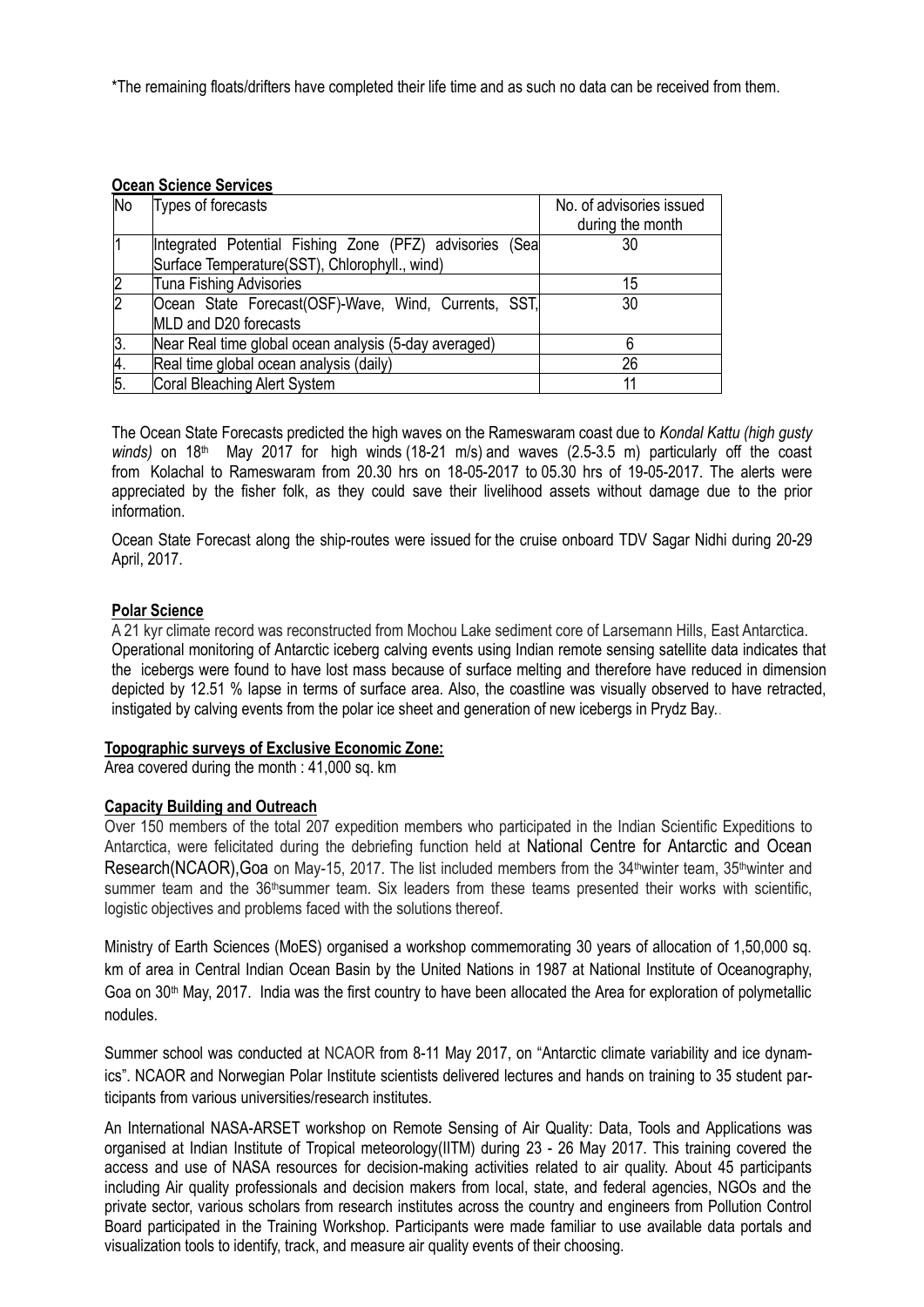# **Utilization of Ocean Research Vessels during the month**

| Vessel         | Days at Sea /<br><b>Utilization</b> | Maintenance/ Inspection /Scientific<br>Logistics / Cruise Preparation | No. of<br>Cruise | No. of Port Calls /<br>Port Stay/ Statutory<br>survey |
|----------------|-------------------------------------|-----------------------------------------------------------------------|------------------|-------------------------------------------------------|
| Sagar Nidhi    | 24                                  |                                                                       |                  |                                                       |
| Sagar Manjusha | 23                                  |                                                                       |                  |                                                       |
| Sagar Purvi    |                                     | 20(Dry dock)                                                          |                  |                                                       |
| Sagar Kanya    |                                     | 27(Dry Dock)                                                          |                  |                                                       |
| Sagar Sampada  | 25                                  |                                                                       |                  |                                                       |

# **Publications in Science Citation Index(SCI) journals and PhDs awarded**

| Subject               | Publications |           |       | Ph.Ds      |           |
|-----------------------|--------------|-----------|-------|------------|-----------|
|                       | April 2017   | May, 2017 | Total | April 2017 | May, 2017 |
|                       |              |           |       |            |           |
| Atmospheric Sciences  | 12           | 13        | 25    |            |           |
| Ocean Science and     |              | 5         | 14    |            |           |
| Technology            |              |           |       |            |           |
| <b>Polar Sciences</b> |              |           |       |            |           |
| Geosciences and       |              | າ         | 10    |            |           |
| resources             |              |           |       |            |           |
| Total                 | 29           | 22        | 51    |            |           |